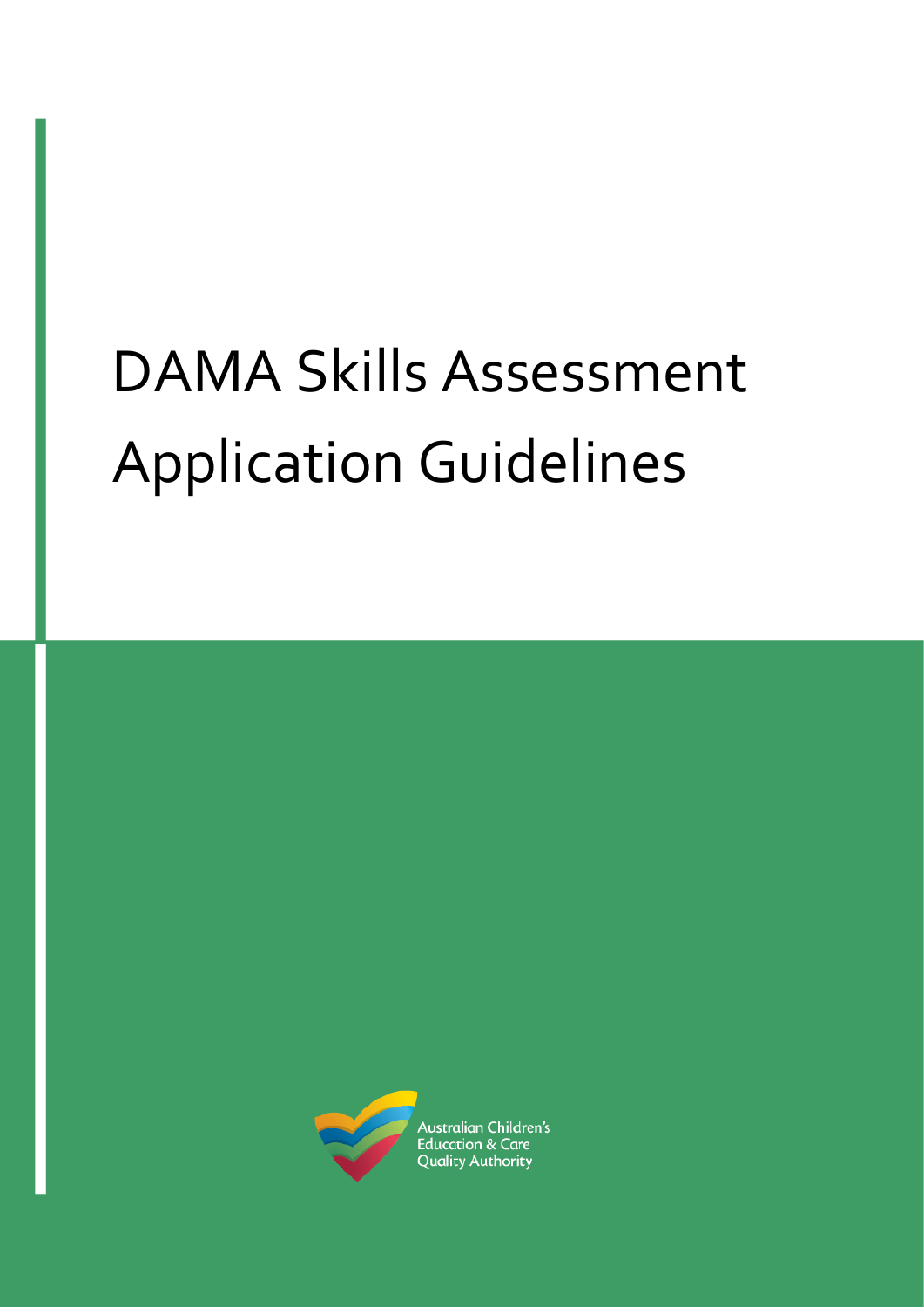

# Contents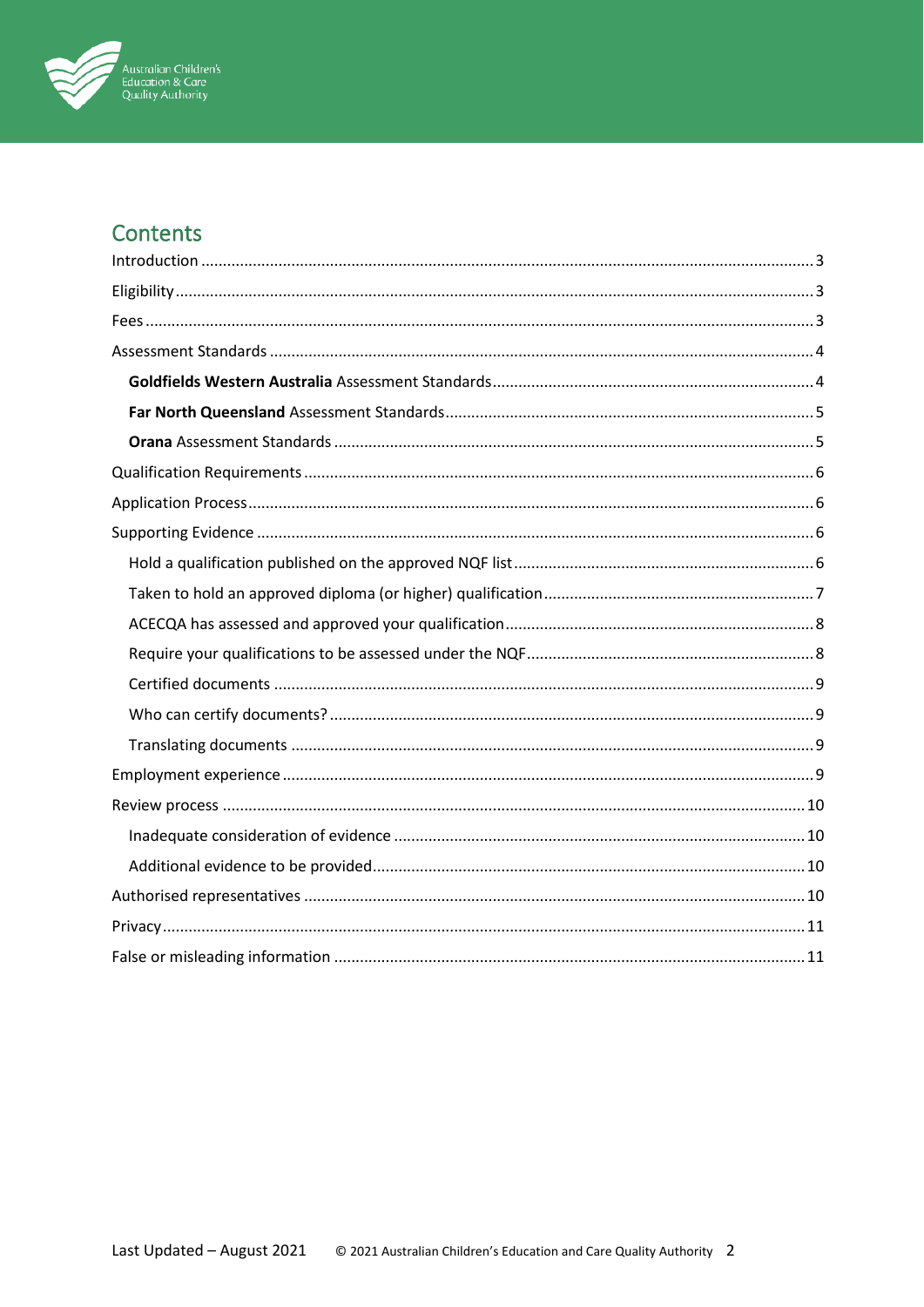

# Introduction

The Australian Children's Education and Care Quality Authority (ACECQA) is an independent national authority that assists governments in administering the National Quality Framework (NQF) for children's education and care.

Under the Education and Care Services National Law ACECQA is responsible for publishing a list of approved qualifications under the NQF. Educators who hold a qualification that is not published on this list can submit an application to ACECQA to determine if their qualification is equivalent to an approved education and care qualification under the NQF. The NQF assessment is **not** for migration purposes.

ACECQA is also the approved assessing authority for the Child Care Centre Manager and Child Care Worker (group leaders only) occupations under the standard Skilled Migration Program. It is ACECQA's responsibility to set the Assessment Standards and complete skills assessments for applicants applying for a skilled migration visa under these occupations.

In addition, ACECQA is the assessing authority for the Child Care Worker occupation for relevant Designated Area Migration Agreements (DAMAs). A DAMA is a formal agreement between the Australian Government and a regional, state or territory authority. It provides access to more overseas workers than the standard skilled migration program. DAMAs operate under an agreement-based framework, providing flexibility for regions to respond to their unique economic and labour market conditions.

These guidelines outline the assessment process and provide guidance to applicants on how to submit a DAMA skills assessment application.

# **Eligibility**

You are eligible to apply for a DAMA skills assessment if your nominated occupation is Child Care Worker and you intend to migrate to Australia under one of the following DAMA programs:

- [Goldfields Western Australia](https://www.ckb.wa.gov.au/Doing-Business/Designated-Area-Migration-Agreement/DAMA-Overview)
- [Far North Queensland](https://www.cairnschamber.com.au/regional-migration/fnq-dama)
- [Orana](https://www.rdaorana.org.au/migration/dama/) New South Wales

## Fees

| <b>Type of Application</b>                  | Fee                |
|---------------------------------------------|--------------------|
| <b>DAMA Skills Assessment Application</b>   | \$1100 (Incl. GST) |
| <b>Skills Assessment Review Application</b> | \$990 (Incl. GST)  |

Payment must be made when you submit your application. We are unable to process your application until payment is received. Failure to provide evidence of payment with your application may result in a delay processing your application.

Payment can be made using ACECQA's [online payment portal.](https://quickweb.westpac.com.au/OnlinePaymentServlet?cd_community=ACECQA&cd_supplier_business=ACECQA&cd_currency=AUD) All fees are payable in Australian dollars.

Fees will not be refunded to unsuccessful applicants or if you decide to withdraw your application after assessment of your application has commenced.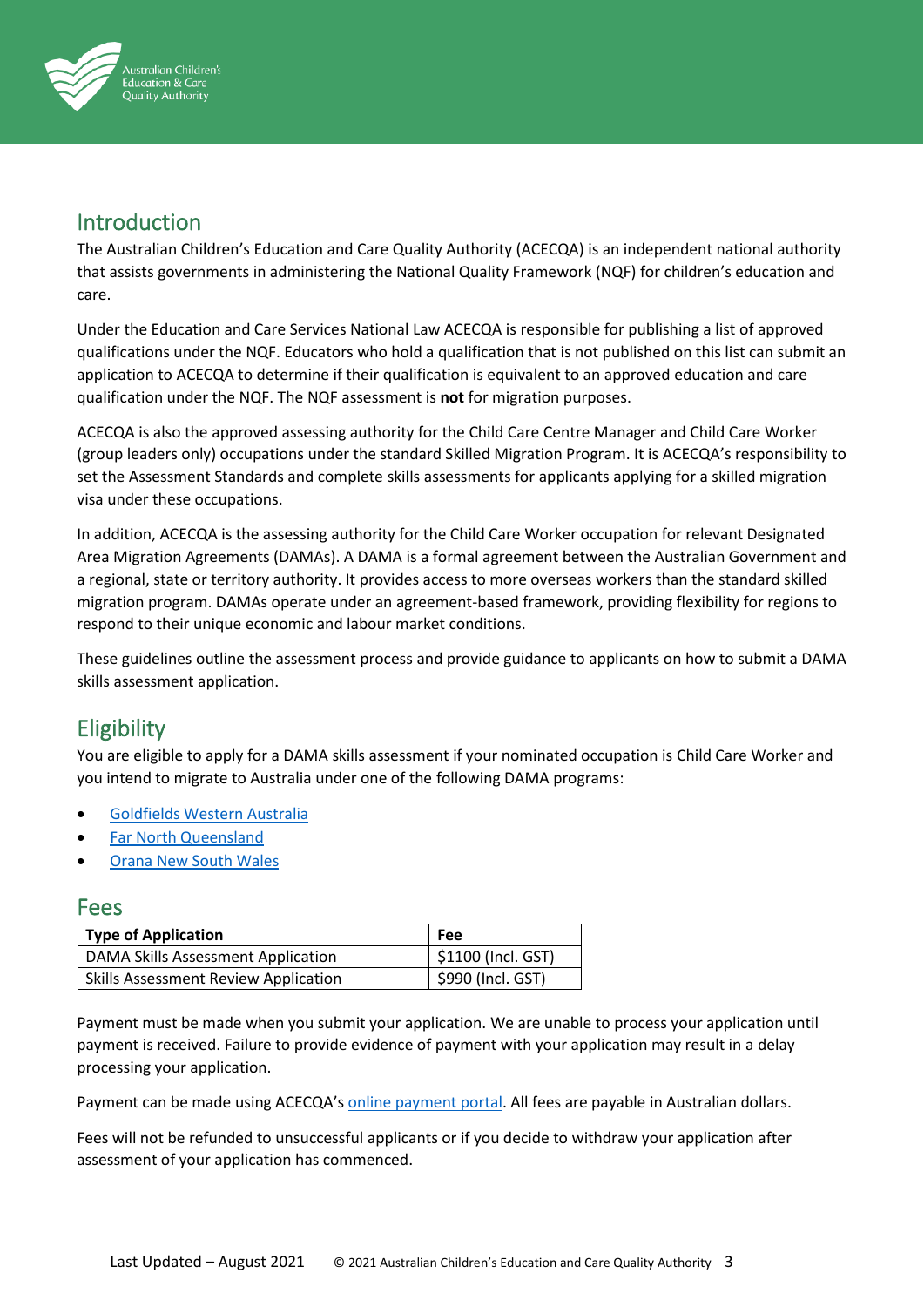

# Assessment Standards

Individual DAMAs set the assessment standards against which a person's skills are assessed for the Child Care Worker occupation. The Assessment Standards for each DAMA are set out below.

## Goldfields Western Australia Assessment Standards

| <b>Qualification</b> | An ACECQA nationally approved certificate III level (or higher) early childhood education and<br>care qualification. |
|----------------------|----------------------------------------------------------------------------------------------------------------------|
| <b>Employment</b>    | For applicants applying for a Temporary Skills Shortage (TSS) (subclass 482) visa or Skilled                         |
| <b>Experience</b>    | Employer Sponsored Regional (Provisional) (SESR) (subclass 494) visa:                                                |
| Note: The            |                                                                                                                      |
| employment           | Evidence of a minimum of one year (minimum 20 hours per week) employment experience                                  |
| experience needs to  | as a Child Care Worker in a regulated early childhood education and care service.                                    |
| have been            |                                                                                                                      |
| completed after you  | For applicants applying for an Employer Nomination Scheme (ENS) (subclass 186) visa:                                 |
| were awarded your    |                                                                                                                      |
| qualification.       | Evidence of a minimum of three years (minimum 38 hours per week) employment                                          |
|                      | experience as a Child Care Worker in a regulated education and care setting for the                                  |
|                      | sponsoring employer.                                                                                                 |
|                      |                                                                                                                      |
|                      | Expected responsibilities during employment include:                                                                 |
|                      | provide education and care for babies, toddlers and children<br>$\bullet$                                            |
|                      | prepare materials and equipment to support children's learning and development<br>$\bullet$                          |
|                      | provide experiences to support children's play and learning<br>$\bullet$                                             |
|                      | ensure the health and safety of children<br>$\bullet$                                                                |
|                      | support and supervise the daily routines of children<br>$\bullet$                                                    |
|                      | support children to develop cooperative behaviour<br>$\bullet$                                                       |
|                      |                                                                                                                      |
|                      | To ensure currency of skills, employment experience needs to have been completed within                              |
|                      | the past five years.                                                                                                 |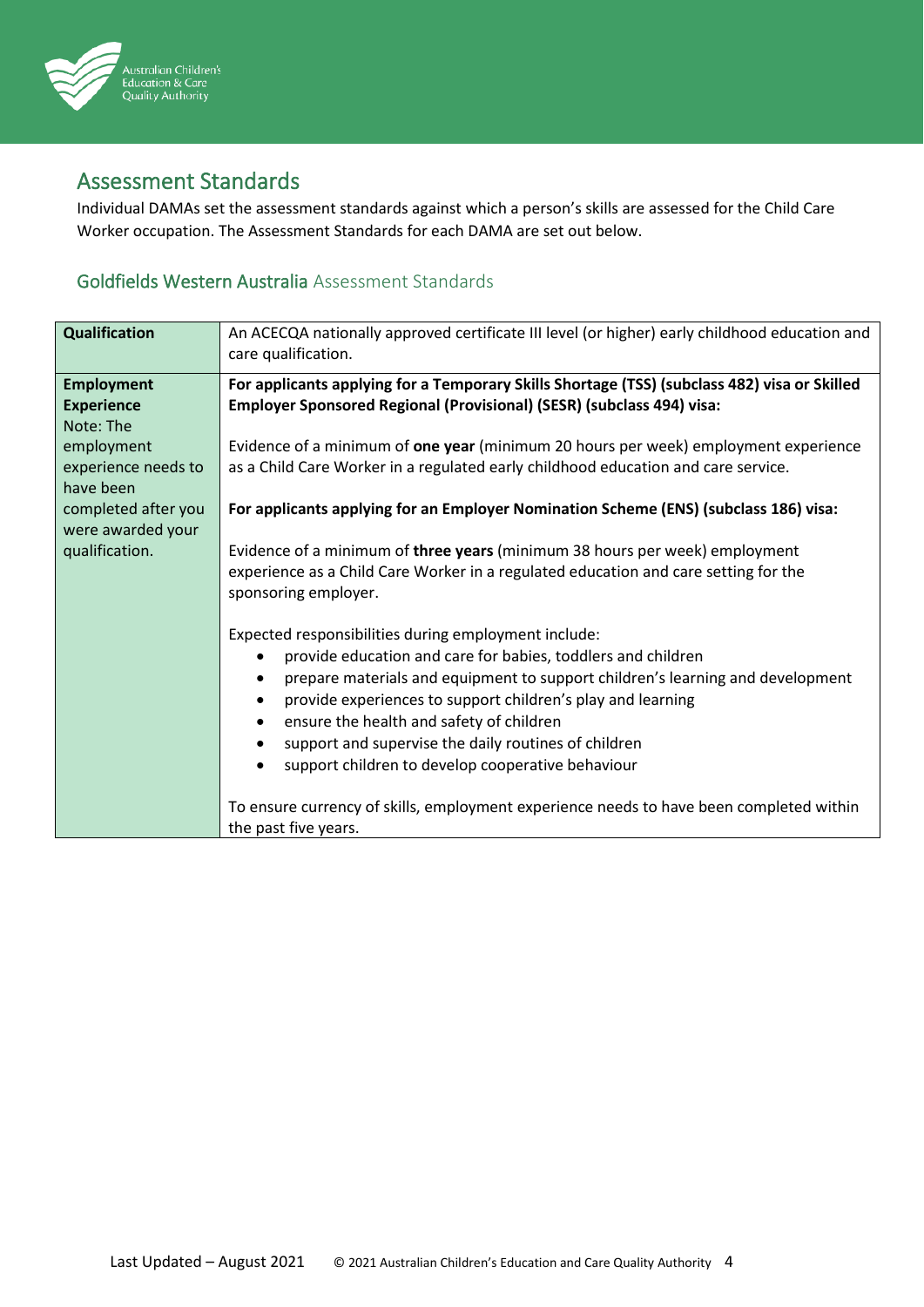

## Far North Queensland Assessment Standards

| <b>Qualification</b>                                                                                                                                    | An ACECQA nationally approved certificate III level (or higher) early childhood education and<br>care qualification.                                                                                                                                                                                                                                                                                                                                                                                                                                                                                                                                                                                                                                         |
|---------------------------------------------------------------------------------------------------------------------------------------------------------|--------------------------------------------------------------------------------------------------------------------------------------------------------------------------------------------------------------------------------------------------------------------------------------------------------------------------------------------------------------------------------------------------------------------------------------------------------------------------------------------------------------------------------------------------------------------------------------------------------------------------------------------------------------------------------------------------------------------------------------------------------------|
| <b>Employment</b><br><b>Experience</b><br>Note: The<br>employment<br>experience can be<br>completed while you<br>were completing<br>your qualification. | For applicants applying for a Temporary Skills Shortage (TSS) (subclass 482) visa or Skilled<br>Employer Sponsored Regional (Provisional) (SESR) (subclass 494) visa:<br>Evidence of a minimum of one year (minimum 20 hours per week) employment experience<br>as a Child Care Worker in a regulated education and care service.<br>For applicants applying for an Employer Nomination Scheme (ENS) (subclass 186) visa:<br>Evidence of a minimum of three years (minimum 38 hours per week) employment<br>experience as a Child Care Worker in a regulated education and care setting for the<br>sponsoring employer.<br>Expected responsibilities during employment include:<br>provide education and care for babies, toddlers and children<br>$\bullet$ |
|                                                                                                                                                         | prepare materials and equipment to support children's learning and development<br>provide experiences to support children's play and learning<br>$\bullet$<br>ensure the health and safety of children<br>$\bullet$<br>support and supervise the daily routines of children<br>$\bullet$<br>support children to develop cooperative behaviour<br>$\bullet$<br>To ensure currency of skills, employment experience needs to have been completed within                                                                                                                                                                                                                                                                                                        |
|                                                                                                                                                         | the past five years.                                                                                                                                                                                                                                                                                                                                                                                                                                                                                                                                                                                                                                                                                                                                         |

#### Orana Assessment Standards

| <b>Qualification</b> | An ACECQA nationally approved certificate III level (or higher) early childhood education and<br>care qualification. |
|----------------------|----------------------------------------------------------------------------------------------------------------------|
| <b>Employment</b>    | For applicants applying for a Temporary Skills Shortage (TSS) (subclass 482) visa:                                   |
| <b>Experience</b>    |                                                                                                                      |
| Note: The            | Evidence of a minimum of two years (minimum 38 hours per week) employment experience                                 |
| employment           | as a Child Care Worker in a regulated education and care service.                                                    |
| experience needs to  |                                                                                                                      |
| have been            | For applicants applying for an Employer Nomination Scheme (ENS) (subclass 186) visa:                                 |
| completed after you  |                                                                                                                      |
| were awarded your    | Evidence of a minimum of three years (minimum 38 hours per week) employment                                          |
| qualification.       | experience as a Child Care Worker in a regulated education and care setting for the                                  |
|                      | sponsoring employer.                                                                                                 |
|                      | Expected responsibilities for both visa types during the employment include:                                         |
|                      | provide education and care for babies, toddlers and children<br>$\bullet$                                            |
|                      | prepare materials and equipment to support children's learning and development<br>$\bullet$                          |
|                      | provide experiences to support children's play and learning                                                          |
|                      | ensure the health and safety of children<br>$\bullet$                                                                |
|                      | support and supervise the daily routines of children<br>$\bullet$                                                    |
|                      | support children to develop cooperative behaviour                                                                    |
|                      |                                                                                                                      |
|                      | To ensure currency of skills, employment experience needs to have been completed within                              |
|                      | the past five years.                                                                                                 |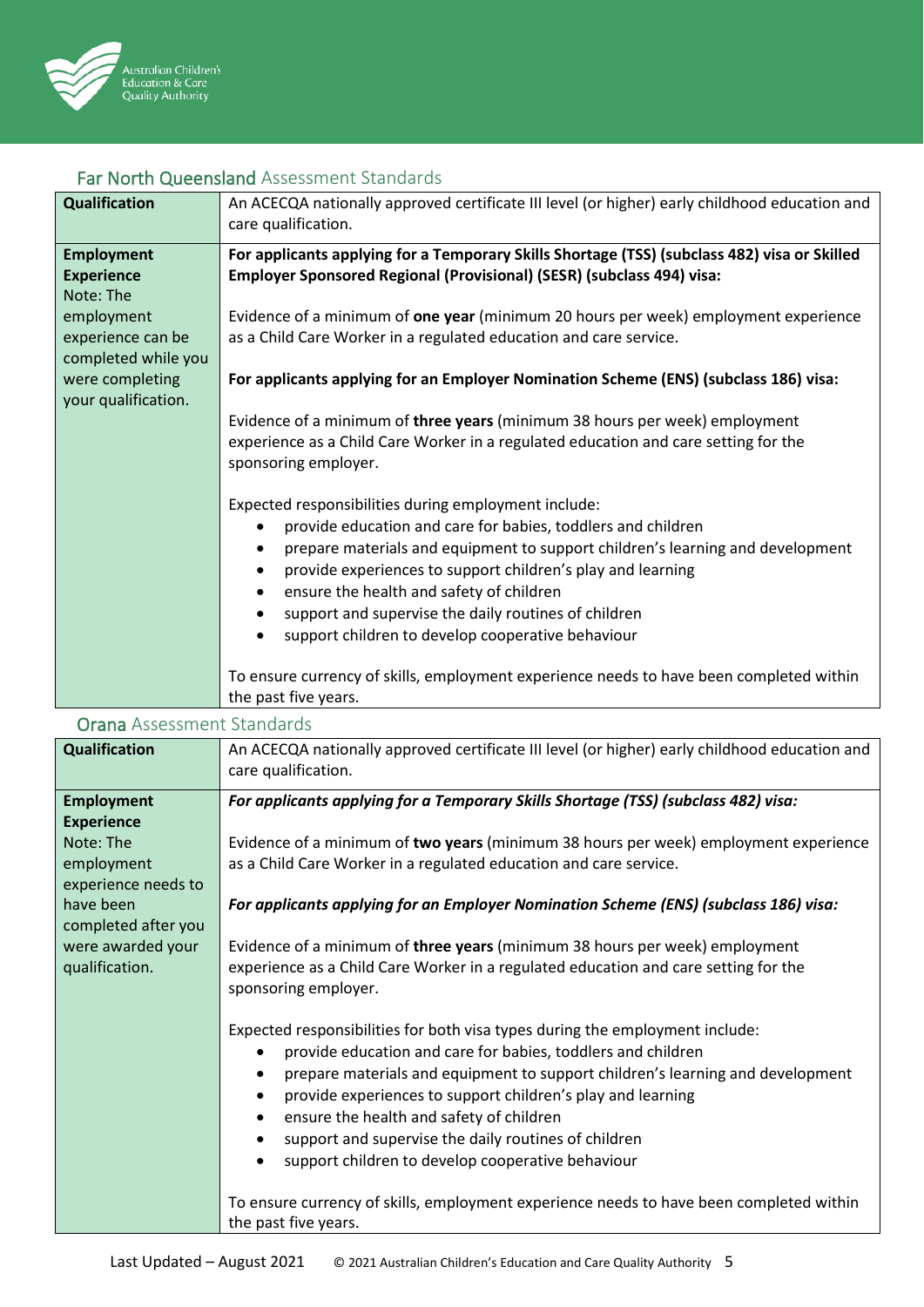

# Qualification Requirements

There are three ways an applicant can hold an ACECQA nationally approved qualification, these are:

- hold a nationally approved qualification published on ACECQA's [NQF approved qualifications list](https://www.acecqa.gov.au/qualifications/nqf-approved)
- taken to hold an approved certificate III, diploma or early childhood teacher (ECT) qualification under a former law in Australia
- hold a qualification that ACECQA has assessed and approved as equivalent to an approved certificate III, diploma or ECT level qualification under the NQF.

The ACECQA [qualifications checker](https://www.acecqa.gov.au/qualifications/check) may assist you to determine whether you hold an ACECQA nationally approved qualification.

Applicants that do not hold an ACECQA nationally approved qualification will need to have their qualification/s assessed under the NQF. However, this will be completed as part of your skills assessment application, you **do not** need to submit a separate application or pay an additional fee.

Th[e qualification requirements](https://www.acecqa.gov.au/qualifications/assessment/apply/early-childhood) for assessments under the NQF can be found on the ACECQA website. Assessments under the NQF include a requirement for evidence of English language proficiency.

## Application Process

The paper based application forms can be found on the ACECQA website under the [DAMA Skills](https://www.acecqa.gov.au/qualifications/dama-skills-assessment) Assessment section of the Qualifications tab.

Applicants are required to complete the DAMA skills assessment application form, supply the required supporting evidence and [provide proof of payment.](https://www.acecqa.gov.au/help/pay-online)

ACECQA will confirm receipt of the application within 10 business days. This email will confirm whether the application is complete or whether additional information is required to complete your assessment. Failing to submit a complete application will result in delays processing your application.

ACECQA is committed to completing skills assessment applications within 60 days from the receipt of a complete application. You will receive notification of your assessment outcome via email. Your successful skills assessment will need to be provided with your visa application to the Department of Home Affairs.

If your application is unsuccessful you will receive reasons for the decision, the steps you could take to be successful in future and information on the review process.

Your skills assessment is valid for a three year period. Should you require a skills assessment after this date, you will need to re-apply.

# Supporting Evidence

All documents need to be certified colour copies of the original document. If your documents are in a language other than English they will need to be translated into English. You will need to provide certified colour copies of both the original and translated documents.

The supporting evidence required as part of your application will depend on whether you already hold an ACECQA nationally approved diploma level (or higher) qualification or need your qualifications assessed under the NQF as part of your skills assessment.

## Hold a qualification published on the approved NQF list

If you hold a nationally approved qualification published on **ACECQA's NQF** approved qualifications list you will need to provide the following evidence with your application: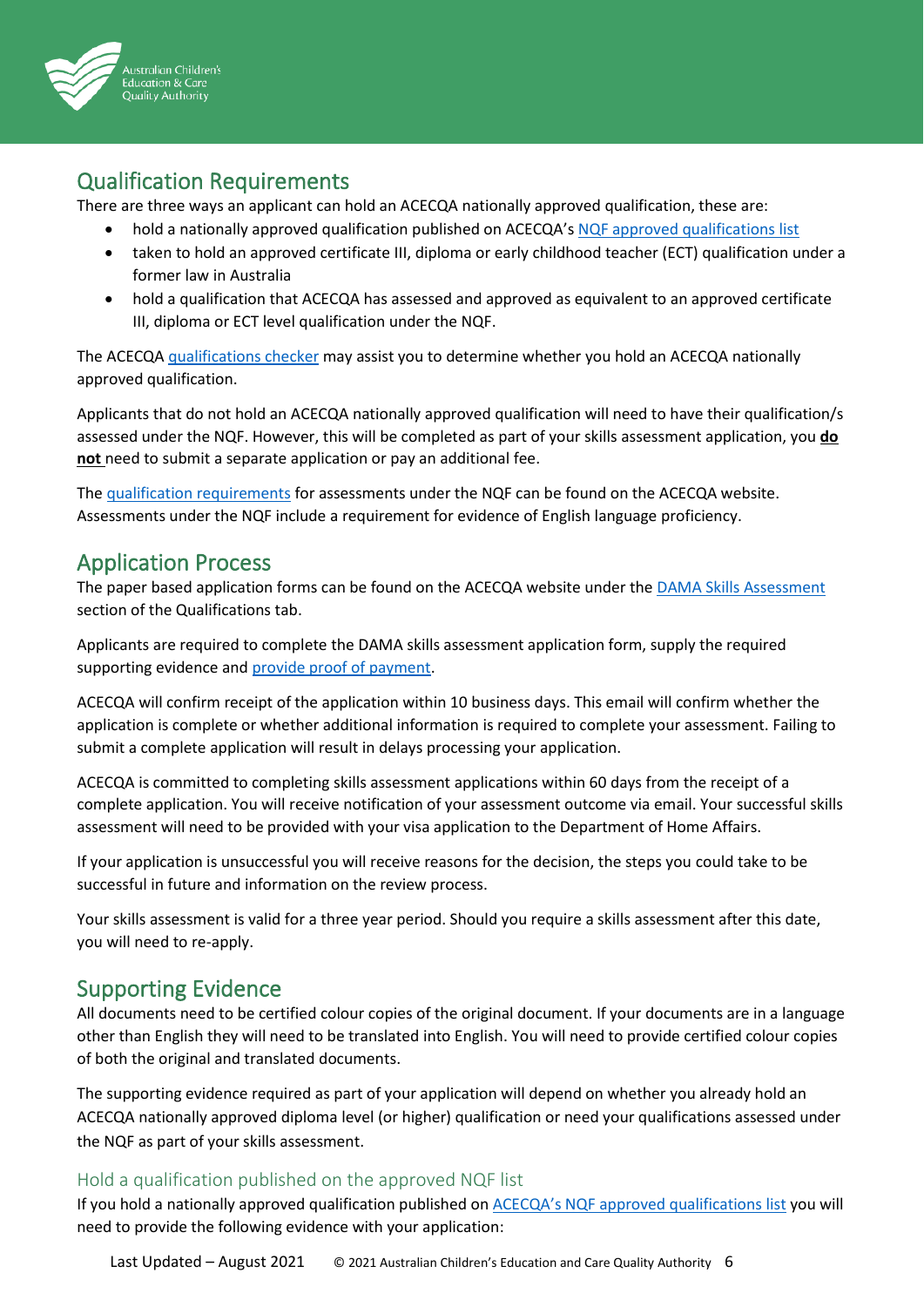

- certified colour copy of the parchment for your qualification
- certified colour copy of the transcript for your qualification
- certified colour copy of the identity page of your valid passport
- certified colour copy of evidence of change of name (if applicable)
- Employer Reference Template/s (for all employment being claimed in your application)
- Employment Experience Template/s (for all employment claimed in your application)
- Applicant Declaration and Consent Form
- Authorised Representative Declaration and Consent Form (if applicable)

#### Taken to hold an approved diploma (or higher) qualification

The Education and Care Services National Regulations (the National Regulations) contain transitional provisions that outline the conditions under which a person is taken to be qualified, or to hold an approved qualification under the *Education and Care Services National Law* (the National Law).

Individuals that had their qualifications assessed and approved prior to 1 January 2012 (1 August 2012 in Western Australia) and were working in a regulated education and care service are taken to hold an approved qualification under the NQF. You can use ACECQA's [qualifications checker](https://www.acecqa.gov.au/qualifications/check) to assist you to determine whether you are taken to hold an approved qualification under the NQF. Alternatively, we recommend you contact the [regulatory authority](https://www.acecqa.gov.au/help/contact-your-regulatory-authority) in the state or territory where you received prior approval.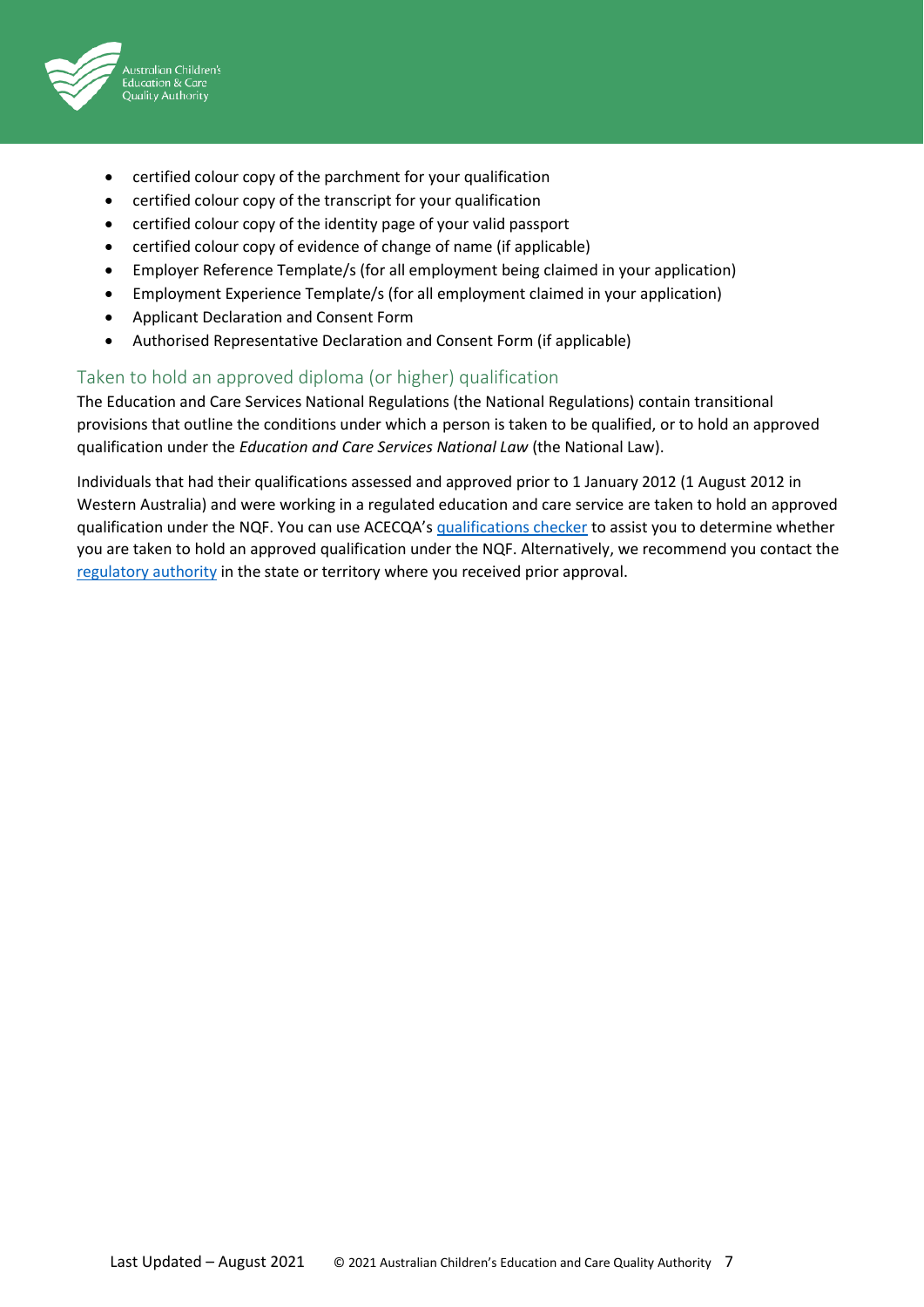

If you are taken to hold a diploma (or higher) level qualification under the NQF you will need to provide the following evidence with your application:

- certified colour copy of the letter approving your qualification under former law
- evidence you were employed in an Australian regulated service immediately prior to 1 January 2012 (1 August 2012 in Western Australia)
- certified colour copy of the identity page of your valid passport
- certified colour copy of evidence of change of name (if applicable)
- Employer Reference Template/s (for all employment being claimed in your application)
- Employment Experience Template/s (for all employment claimed in your application)
- Applicant Declaration and Consent Form
- Authorised Representative Declaration and Consent Form (if applicable).

#### ACECQA has assessed and approved your qualification

If you have previously submitted an application to ACECQA to have your qualifications assessed under the NQF, you will need to provide the following evidence with your application:

- copy of the decision letter or certificate provided by ACECQA
- certified colour copy of the identity page of your valid passport
- certified colour copy of evidence of change of name (if applicable)
- Employer Reference Template/s (for all employment being claimed in your application)
- Employment Experience Template/s (for all employment claimed in your application)
- Applicant Declaration and Consent Form
- Authorised Representative Declaration and Consent Form (if applicable).

#### Require your qualifications to be assessed under the NQF

If you do not currently hold an ACECQA nationally approved qualification you will need to submit the following evidence with your application:

- certified colour copy of the parchment for your qualification/s
- certified colour copy of the transcript for your qualification/s
- certified colour copy of the identity page of your valid passport
- certified colour copy of evidence of change of name (if applicable)
- Employer Reference Template/s (for all employment being claimed in your application)
- Employment Experience Template/s (for all employment claimed in your application)
- Applicant Declaration and Consent Form
- Authorised Representative Declaration and Consent Form (if applicable)
- Australian teacher registration/accreditation (if applicable)
- evidence of English language proficiency.

ACECQA accepts the following as evidence of English language proficiency:

- one year of full-time tertiary or higher education level study in either: Australia, New Zealand, Ireland, Canada, the United Kingdom or the United States of America, or
- a score of seven (7.0) or more in the reading and writing components, and a score of eight (8.0) or more in the speaking and listening components, in the academic version of the International English Language Testing System (IELTS) exam in the last two years.

Please contact ACECQA on 1300 422 327 if you would like to discuss these requirements.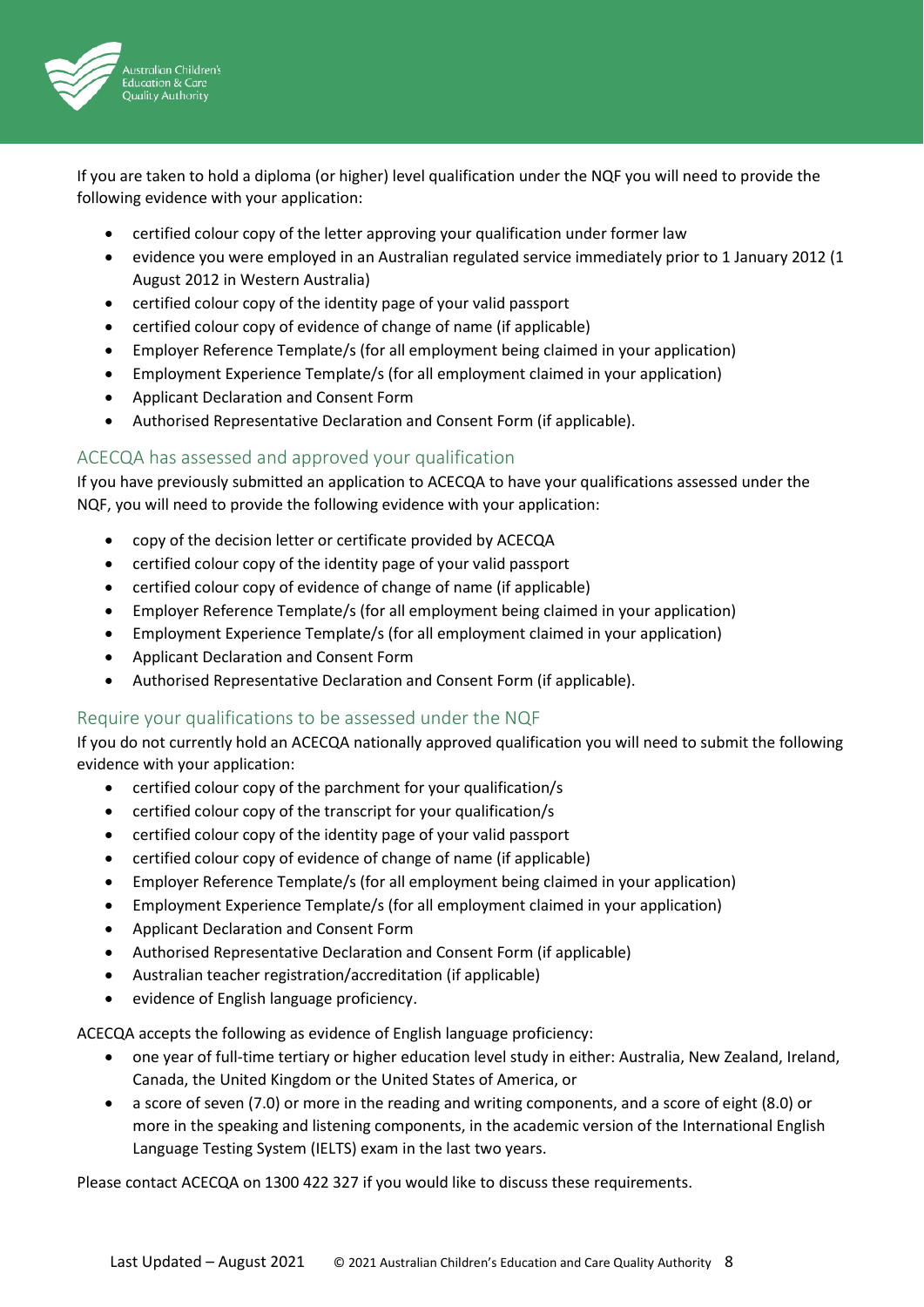

## Certified documents

A certified document is a copy of an original document that has been sighted and signed by a person officially authorised to confirm that it is a true and accurate duplicate of the original document.

To certify your documents you will need to take the original documents and colour photocopies of your documents to a representative who is authorised to certify them. The authorised person will sight the originals and the photocopies to ensure they are identical. The authorised representative must declare on each photocopy that it is a true copy of the original document.

Certified documents must:

- be colour photocopies of the original document
- be certified on each page of the document
- always be made on the front of the document. Documents should never be certified on the blank page on the back of a document
- list the authorised person's name, position or registration number (if relevant), date of certification and have the stamp or seal of the authorised person (if relevant)
- be legible with all text visible on the page
- be in English.

#### Who can certify documents?

If you are in Australia your documents must be certified by a person that is authorised to certify documents in the state of territory in which you are residing. Authorised persons may include, but are not limited to, a Justice of the Peace, Solicitor, Lawyer, Police Sergeant, Notary Public, Registered Health Practitioner (e.g. Doctor, Pharmacist) or a Member of an Australian Embassy or Consulate.

If you are overseas, your documents must be certified by a person who is legally able to certify documents in that country. All certifications must be completed in English.

#### Translating documents

If your documents are in a language other than English you must have these documents translated. ACECQA requires a certified colour copy of both the original and translated documents.

If the documents are translated in Australia, the translator must be NAATI accredited. You can locate your nearest [NAATI accredited](https://www.naati.com.au/) translator on the following website: www.naati.com.au.

If your documents are being translated overseas they must be translated by a person authorised to translate documents in that country.

## Employment experience

You are required to submit evidence of your employment experience as part of your application. The number of years of full time employment experience required will depend on the DAMA you are applying under. Please refer to the Assessment Standards to determine the number of years required as part of your application.

To meet the assessment requirements your employment experience needs to have been completed after you were awarded your ACECQA nationally approved qualification, unless you are applying under the Far North Queensland DAMA. To ensure currency of skills, employment experience needs to have been completed within the past five years.

You will need to complete an [Employment Experience Template](https://www.acecqa.gov.au/sites/default/files/2019-11/Employment-Experience-Template.pdf) for all employment experience being claimed as part of your assessment. The number of templates submitted with your application will depend on whether your employment experience was with one or multiple employers.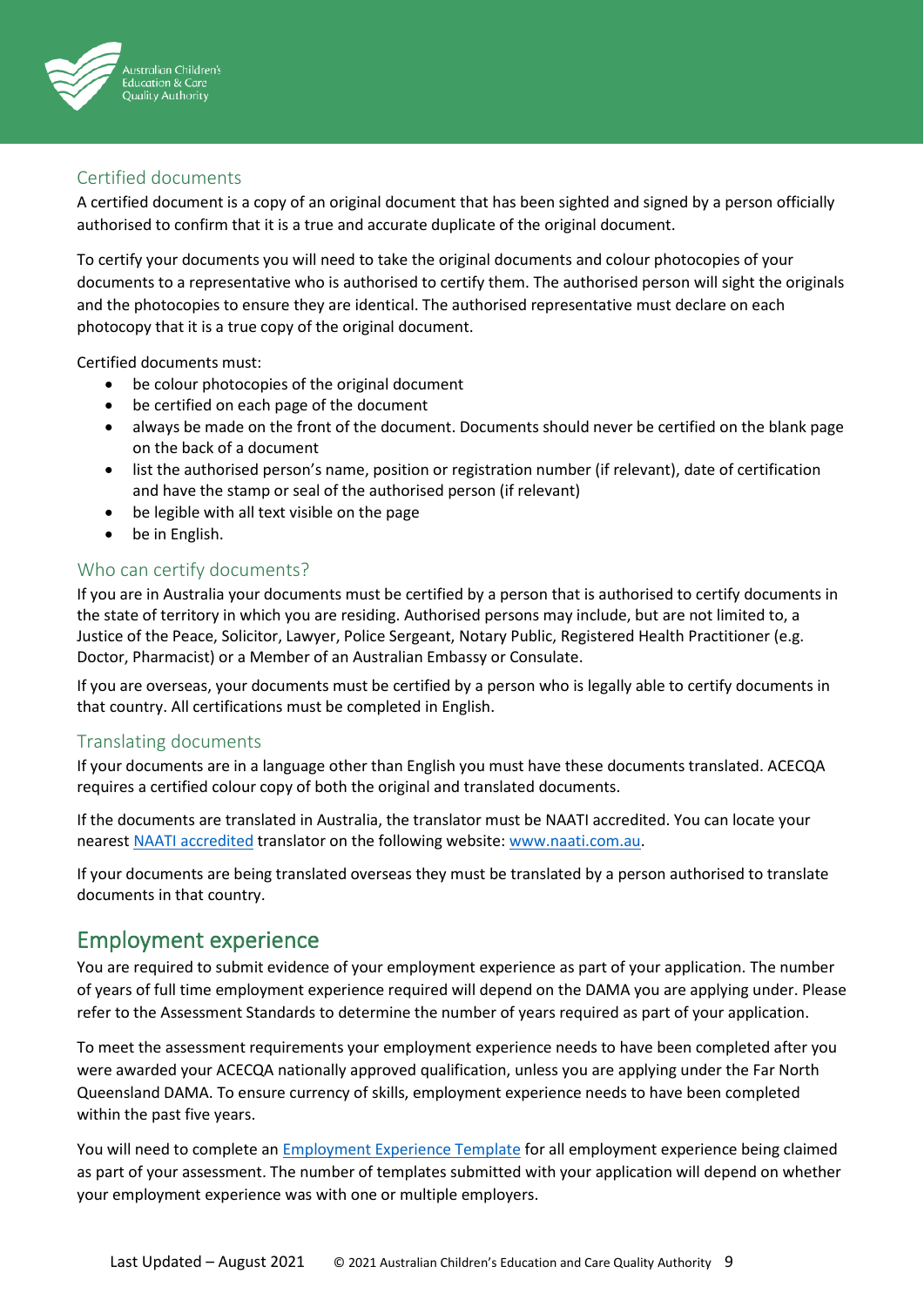

You will also need to have your employer complete an Employer [Reference Template](https://www.acecqa.gov.au/sites/default/files/2019-11/Employer-Reference-Template.pdf) for all employment experience being claimed as part of your assessment. The individual completing this form on your behalf must be the direct supervisor or other individual who oversaw or witnessed you performing the duties of your role.

If your original Employer Reference Template is completed in a language other than English you must provide copies of both the original document and the translation to English.

## Review process

If you disagree with the outcome of your assessment you can request a review. The basis of your request for a review will determine whether you need to formally submit a review application and pay the associated fee.

We recommend applicants call their case officer to discuss their assessment outcome before submitting a review application. Your case officer will discuss the outcome of your assessment and advise the additional evidence required to review your application.

Reviews are assessed and approved by different ACECQA representatives to the original application.

#### Inadequate consideration of evidence

If you believe evidence provided with your application has been inadequately considered as part of your assessment this will be investigated by your case officer. If it is determined that evidence has been overlooked your application will be opened for review. You will not need to submit a review application or pay the associated review application fee.

If the case officer determines that all evidence was considered as part of the original assessment you can still have your assessment reviewed, however you will need to submit a review application and pay the fee.

If it is determined that a mistake was made with your original application, ACECQA will refund the review application fee.

### Additional evidence to be provided

If you want to submit evidence that was not provided with your initial application you will need to submit a [Review Application Form](https://www.acecqa.gov.au/sites/default/files/2019-11/Skills-Assessment-Review-Application-Form.pdf) and pay the associated fee. Your case officer will advise what additional evidence is required to overturn the assessment outcome.

## Authorised representatives

You may nominate an authorised representative to prepare, submit and speak to ACECQA on your behalf. All correspondence from ACECQA will be sent to both you and your authorised representative.

Your authorised representative will need to complete a[n Authorised Representative Declaration](https://www.acecqa.gov.au/sites/default/files/2019-11/Authorised-Representative-Declaration-and-Consent-Form_0.pdf) and Consent [Form.](https://www.acecqa.gov.au/sites/default/files/2019-11/Authorised-Representative-Declaration-and-Consent-Form_0.pdf) This declaration ensures that your representative understands that providing false or misleading information is an offence and that all information they provide is true and correct to the best of their knowledge.